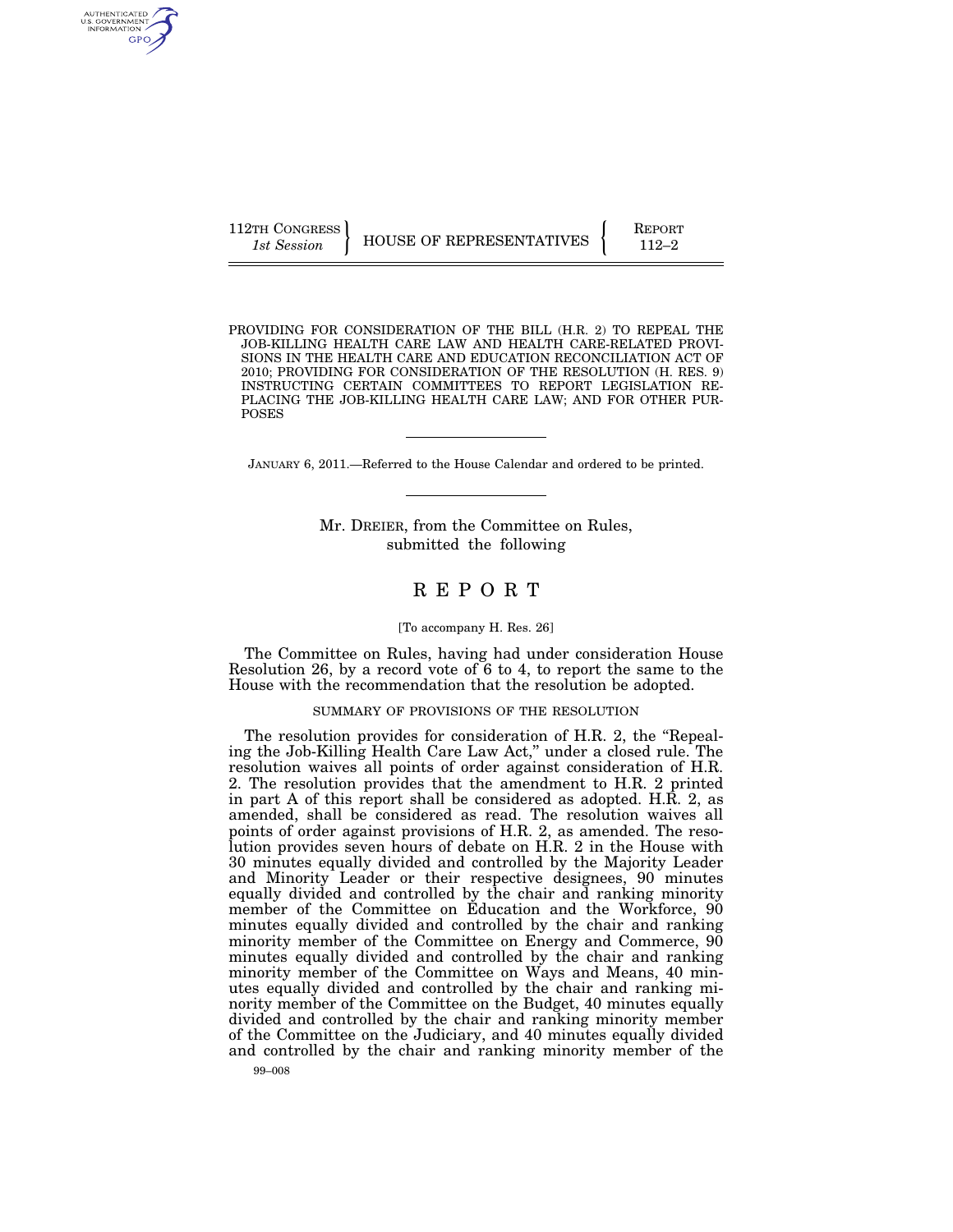Committee on Small Business. The resolution provides one motion to recommit H.R. 2 with or without instructions.

The resolution provides a structured rule for consideration of H. Res. 9, instructing certain committees to report legislation replacing the job-killing health care law. The resolution provides that H. Res. 9 shall be considered as read. The resolution provides 1 hour of debate on H. Res. 9 equally divided and controlled by the chair and ranking minority member of the Committee on Rules, or their designees. The resolution makes in order the amendment to H. Res. 9 printed in part B of this report, if offered by Representative Matheson of Utah, or his designee, which shall be considered as read and shall be debatable for 10 minutes equally divided and controlled by the proponent and an opponent. All points of order are waived against the amendment printed in part B of the report. The resolution provides one motion to recommit H. Res. 9 without instructions.

The resolution provides for consideration of a resolution if offered by the Majority Leader or his designee, relating to the status of certain actions taken by Members-elect, under a closed rule. The resolution provides 4 minutes of debate on the resolution equally divided and controlled by the Majority Leader and Minority Leader, or their designees.

#### EXPLANATION OF WAIVERS

With respect to H.R. 2, the rule waives section 303(a) of the Congressional Budget Act, which prohibits the consideration of legislation providing new budget authority, change in revenues, change in public debt, new entitlement authority, or new credit authority for a fiscal year until the budget resolution for that fiscal year has been agreed to. The waiver is necessary because a budget resolution was never adopted for fiscal year 2011, and the Chairman of the Committee on the Budget has yet to submit in the Congressional Record budgetary aggregates and allocations for fiscal year 2011 pursuant to section  $3(b)(1)$  of H. Res. 5.

Although the rule waives all points of order against consideration of H. Res. 9, the committee is not aware of any waivers. The waiver of all points of order is prophylactic in nature.

Although the rule waives all points of order against the consideration of the resolution contemplated in section 3 of the resolution, the committee does not anticipate the need for any waivers. The waiver of all points of order is prophylactic in nature.

#### COMMITTEE VOTES

The results of each record vote on an amendment or motion to report, together with the names of those voting for and against, are printed below:

#### *Rules Committee record vote No. 4*

Date: January 6, 2011.

Measure: H.R. 2.

Motion by: Ms. Slaughter.

Summary of motion: Motion that the rule be amended to strike the Cantor Amendment.

Results: Defeated 4–6.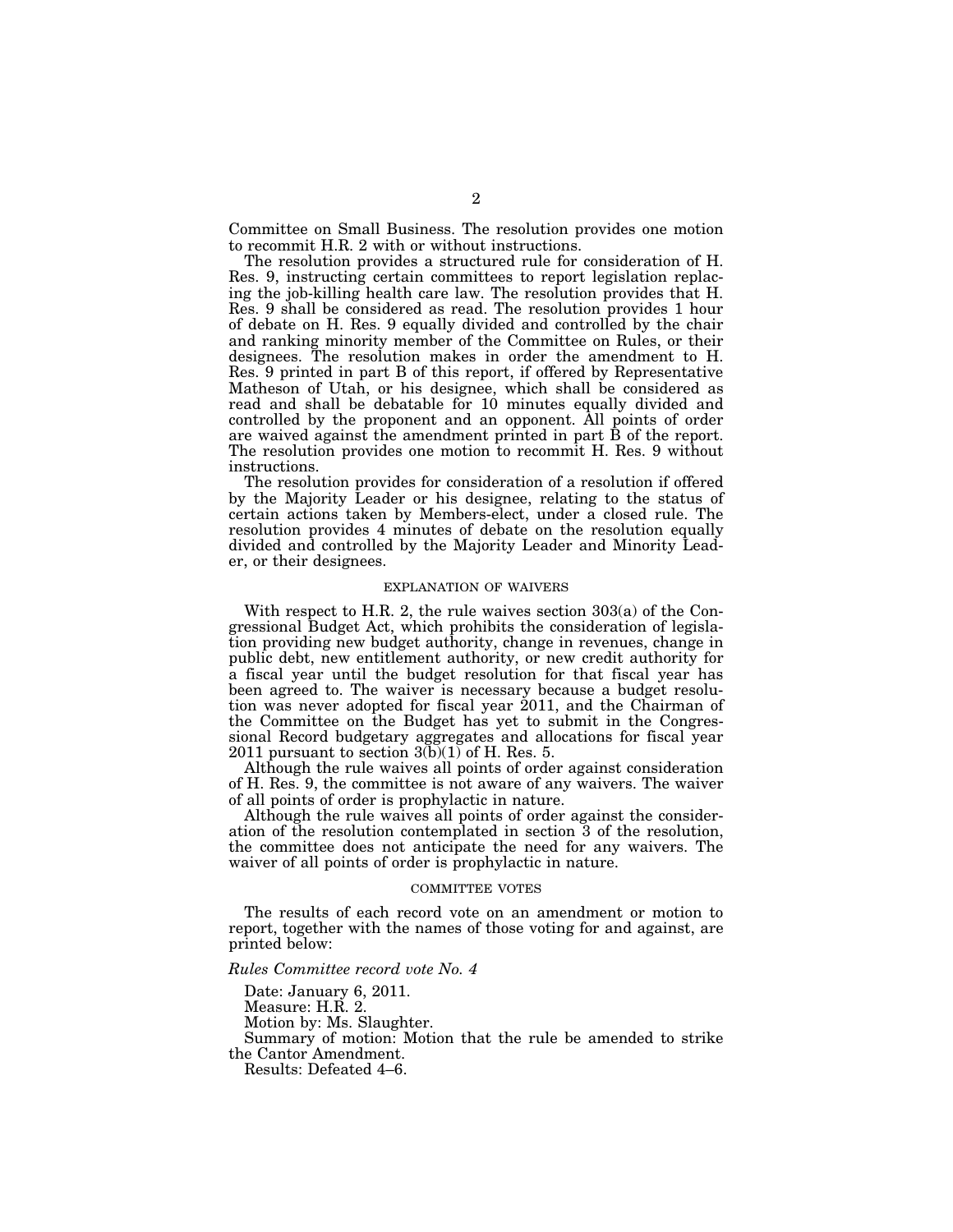Vote by Members: Dreier—Nay; Foxx—Nay; Woodall—Nay; Nugent—Nay; Scott—Nay; Webster—Nay; Slaughter—Yea; McGovern—Yea; Hastings (FL)—Yea; Polis—Yea.

*Rules Committee record vote No. 5* 

Date: January 6, 2011.

Measure: H.R. 2.

Motion by: Ms. Slaughter.

Summary of motion: Motion to report an open rule.

Results: Defeated 4–6.

Vote by Members: Dreier—Nay; Foxx—Nay; Woodall—Nay; Nugent—Nay; Scott—Nay; Webster—Nay; Slaughter—Yea; McGovern—Yea; Hastings (FL)—Yea; Polis—Yea.

#### *Rules Committee record vote No. 6*

Date: January 6, 2011.

Measure: H.R. 2.

Motion by: Ms. Slaughter.

Summary of motion: To make in order and provide appropriate waivers for an amendment by Rep. Tsongas  $(MA)$  et al.  $#15$ , which would state that repeal of the Affordable Care Act shall not take effect until the date upon which CBO certifies that repeal will not permit insurance companies to discriminate against women.

Results: Defeated 4–6.

Vote by Members: Dreier—Nay; Foxx—Nay; Woodall—Nay; Nugent—Nay; Scott—Nay; Webster—Nay; Slaughter—Yea; McGovern—Yea; Hastings (FL)—Yea; Polis—Yea.

# *Rules Committee record vote No. 7*

Date: January 6, 2011.

Measure: H.R. 2.

Motion by: Ms. Slaughter.

Summary of motion: To make in order and provide appropriate waivers for an amendment by Rep. Sanchez  $(C\bar{A})$  et al.,  $\hat{\#}16$ , would state that repeal of the Affordable Care Act shall not take effect until the date upon which CBO certifies that repeal will not permit insurance companies to rescind an individual's health coverage due to illness or impose annual and lifetime limits, as prohibited under the Affordable Care Act.

Results: Defeated 4–6.

Vote by Members: Dreier—Nay; Foxx—Nay; Woodall—Nay; Nugent—Nay; Scott—Nay; Webster—Nay; Slaughter—Yea; McGovern—Yea; Hastings (FL)—Yea; Polis—Yea.

## *Rules Committee record vote No. 8*

Date: January 6, 2011.

Measure: H.R. 2.

Motion by: Mr. McGovern.

Summary of motion: To make in order and provide appropriate waivers for an amendment by Rep. Edwards (MD) and Rep. Engel (NY), #26, which would state repeal of the Patient Protection and Affordable Care Act shall not take effect unless and until the Director of the Office of Management and Budget, in consultation with the Director of the Congressional Budget Office, certifies to the Congress that the repeals effected by such section will not restore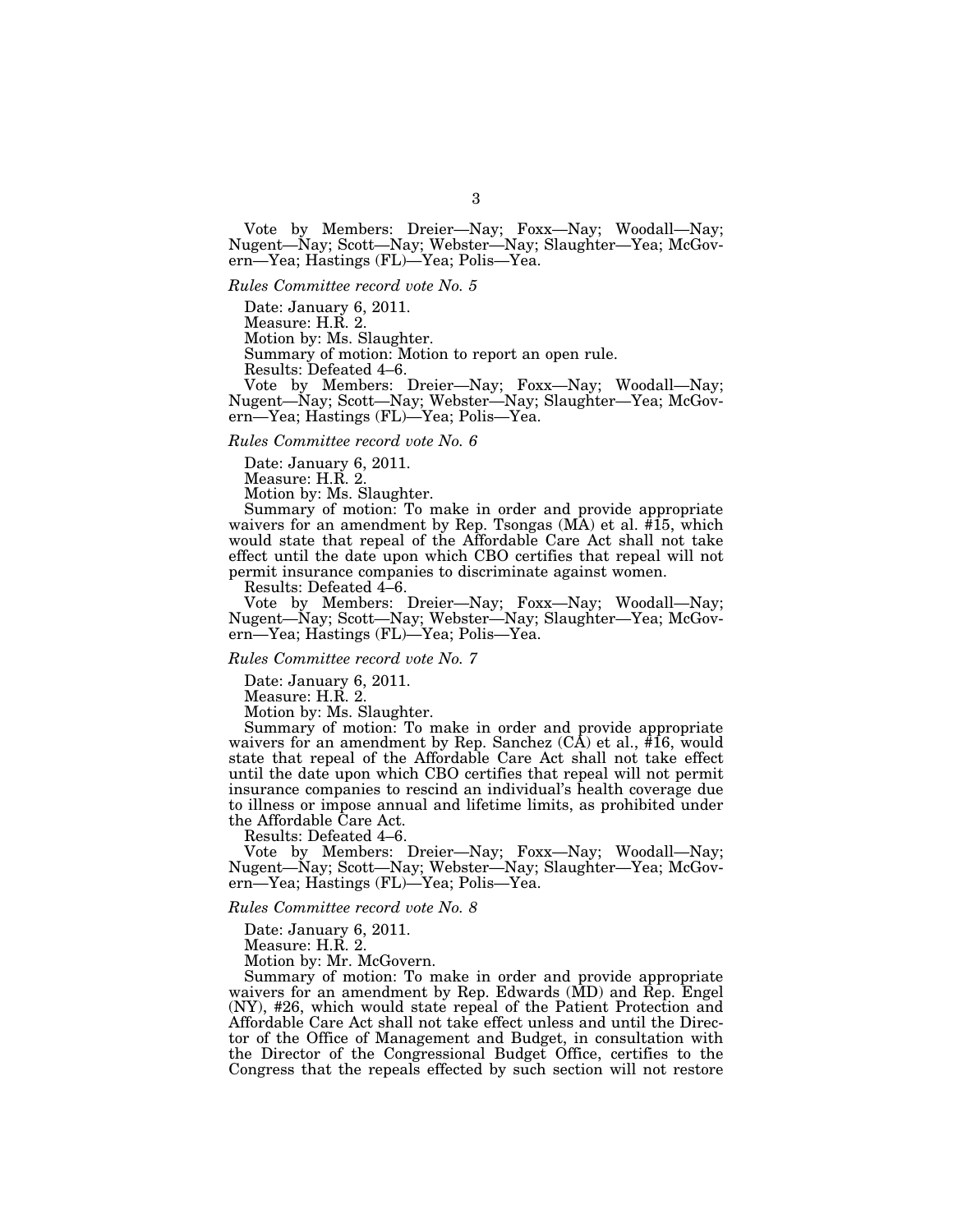the ability of insurance companies to impose unreasonable premium increases as protected against under the Patient Protection and Affordable Care Act.

Results: Defeated 4–6.

Vote by Members: Dreier—Nay; Foxx—Nay; Woodall—Nay; Nugent—Nay; Scott—Nay; Webster—Nay; Slaughter—Yea; McGovern—Yea; Hastings (FL)—Yea; Polis—Yea.

#### *Rules Committee record vote No. 9*

Date: January 6, 2011.

Measure: H.R. 2.

Motion by: Mr. McGovern.

Summary of motion: To make in order and provide appropriate waivers for an amendment by Rep. Tierney  $(MA)$  et al.  $\#27$ , which would state repeal of the Affordable Care Act shall not take effect unless and until the date upon which CBO certifies that repeal will not restore the ability of insurance companies to divert premium dollars from patients into insurance company profits and executive perks as prohibited under section 1001 of the Affordable Care Act. Results: Defeated 4–6.

Vote by Members: Dreier—Nay; Foxx—Nay; Woodall—Nay; Nugent—Nay; Scott—Nay; Webster—Nay; Slaughter—Yea; McGovern—Yea; Hastings (FL)—Yea; Polis—Yea.

#### *Rules Committee record vote No. 10*

Date: January 6, 2011.

Measure: H.R. 2.

Motion by: Mr. McGovern.

Summary of motion: To make in order and provide appropriate waivers for an amendment by Rep. Castor (FL) et al. #14, which would state that repeal of the Affordable Care Act shall not take effect until the date upon which CBO certifies that repeal will not permit insurance companies to deny coverage to individuals due to a pre-existing condition, as prohibited under the Affordable Care Act.

Results: Defeated 4–6.

Vote by Members: Dreier—Nay; Foxx—Nay; Woodall—Nay; Nugent—Nay; Scott—Nay; Webster—Nay; Slaughter—Yea; McGovern—Yea; Hastings (FL)—Yea; Polis—Yea.

## *Rules Committee record vote No. 11*

Date: January 6, 2011.

Measure: H.R. 2.

Motion by: Mr. McGovern.

Summary of motion: To make in order and provide appropriate waivers for an amendment by Rep. Larsen  $(W\AA)$  et al.  $\#17$ , which would state that repeal of the Affordable Care Act shall not take effect until the date upon which CBO certifies that repeal will not eliminate health insurance coverage for young adults under 26 who are otherwise eligible for coverage under their parents' plan as a result of the Affordable Care Act.

Results: Defeated 4–6.

Vote by Members: Dreier—Nay; Foxx—Nay; Woodall—Nay; Nugent—Nay; Scott—Nay; Webster—Nay; Slaughter—Yea; McGovern—Yea; Hastings (FL)—Yea; Polis—Yea.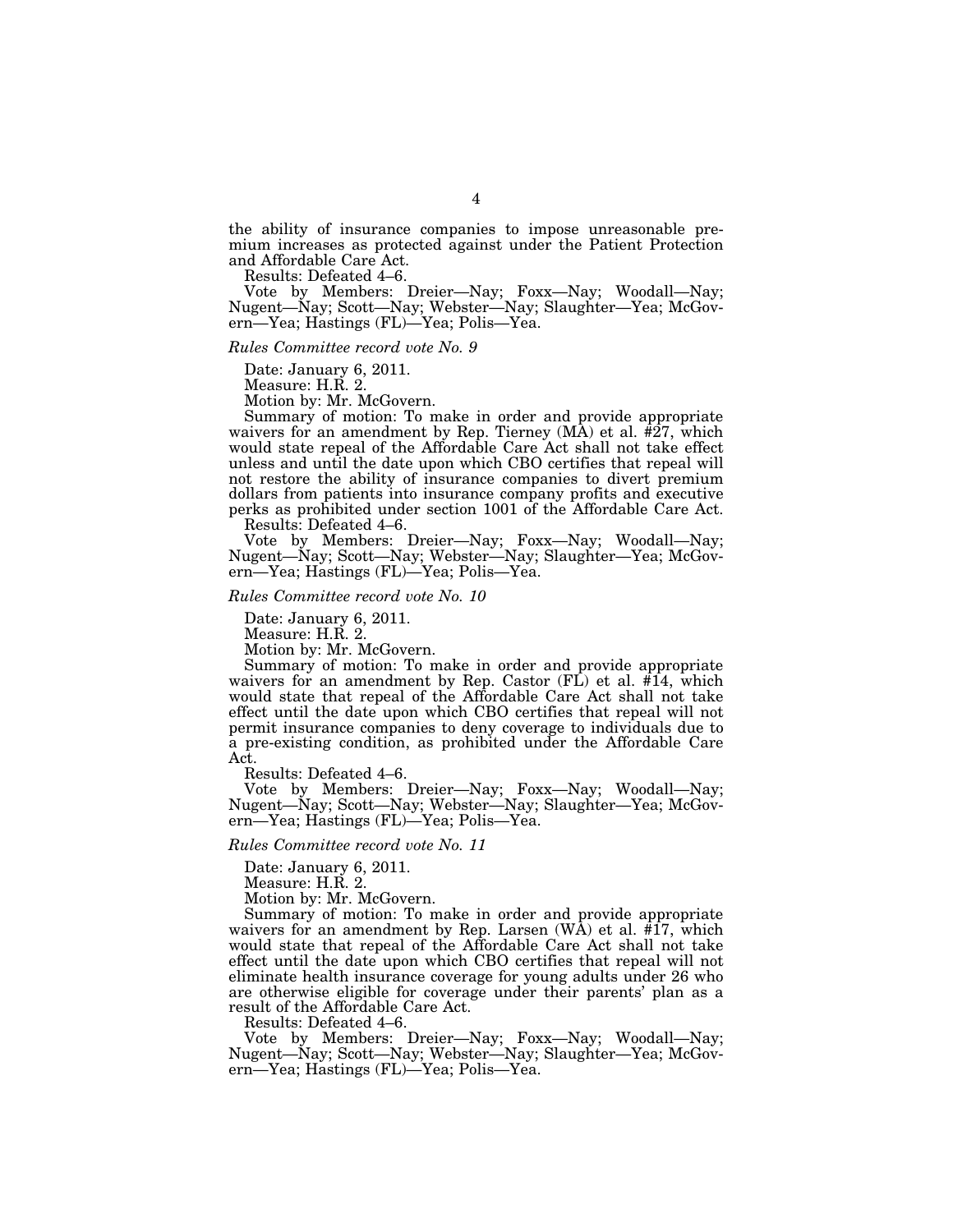# *Rules Committee record vote No. 12*

Date: January 6, 2011.

Measure: H.R. 2.

Motion by: Mr. Hastings of Florida.

Summary of motion: To make in order and provide appropriate waivers for an amendment by Rep. Thompson (MS) et al. #23, which would state that repealing the Patient Protection and Affordable Care Act shall not take effect unless and until the Director of the Office of Management and Budget, in consultation with the Director of the Congressional Budget Office, certifies to the Congress that the repeals effected by such section will not undermine access to primary care.

Results: Defeated 4–6.

Vote by Members: Dreier—Nay; Foxx—Nay; Woodall—Nay; Nugent—Nay; Scott—Nay; Webster—Nay; Slaughter—Yea; McGovern—Yea; Hastings (FL)—Yea; Polis—Yea.

#### *Rules Committee record vote No. 13*

Date: January 6, 2011.

Measure: H.R. 2.

Motion by: Mr. Hastings of Florida.

Summary of motion: To make in order and provide appropriate waivers for an amendment by Rep. Deutch (FL) et al., #20, which would state that the Repeal of the Affordable Care Act shall not take effect until the date upon which CBO certifies that repeal will not imperil Medicare and raise costs on seniors. Specifically, repeal will not: (a) raise drug costs to seniors and people with disabilities by re-opening the Medicare prescription drug donut hole; (b) eliminate free preventive health coverage; or (c) increase the incidence of fraud and abuse.

Results: Defeated 4–6.

Vote by Members: Dreier—Nay; Foxx—Nay; Woodall—Nay; Nugent—Nay; Scott—Nay; Webster—Nay; Slaughter—Yea; McGovern—Yea; Hastings (FL)—Yea; Polis—Yea.

*Rules Committee record vote No. 14* 

Date: January 6, 2011.

Measure: H.R. 2.

Motion by: Mr. Hastings of Florida.

Summary of motion: To make in order and provide appropriate waivers for an amendment by Rep. Van Hollen (MD) et al., #18, which would state that repeal of the Affordable Care Act shall not take effect until the date upon which CBO certifies that repeal will not increase the deficit by eliminating the \$230B over 10 years and \$1.2T over 20 years in deficit savings achieved by the Affordable Care Act.

Results: Defeated 4–6.

Vote by Members: Dreier—Nay; Foxx—Nay; Woodall—Nay; Nugent—Nay; Scott—Nay; Webster—Nay; Slaughter—Yea; McGovern—Yea; Hastings (FL)—Yea; Polis—Yea.

# *Rules Committee record vote No. 15*

Date: January 6, 2011. Measure: H.R. 2. Motion by: Mr. Polis.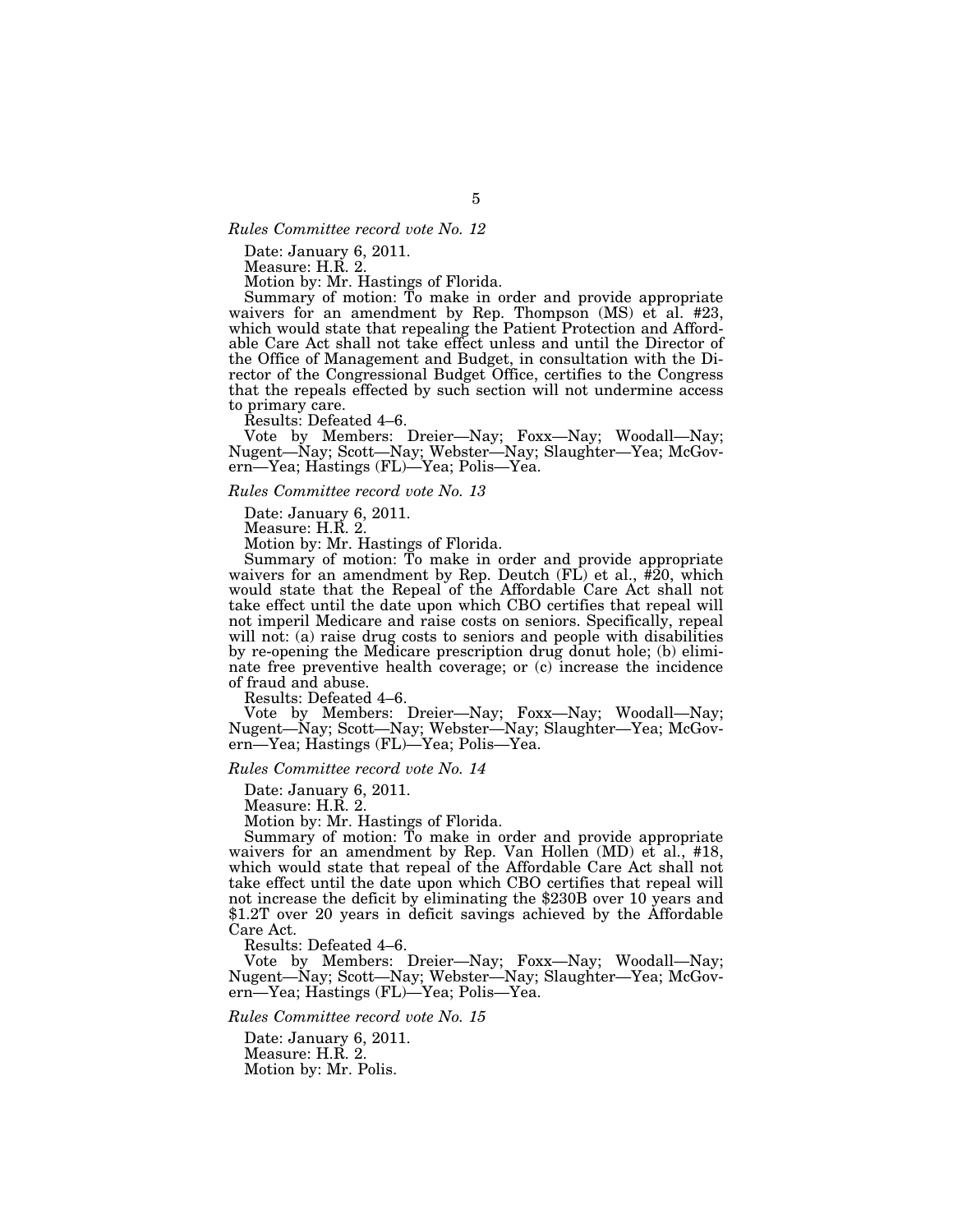Summary of motion: To make in order and provide appropriate waivers for an amendment by Rep. Peters (MI) et al., #19, which would state that repeal of the Affordable Care Act shall not take effect until the date upon which CBO certifies that repeal will not increase taxes on small businesses offering health insurance, including through the elimination of any tax credit as provided under the Affordable Care Act and will not increase costs for employers offering retiree benefits by eliminating the assistance provided to them under the Affordable Care Act to help maintain retiree health care benefits.

Results: Defeated 4–6.

Vote by Members: Dreier—Nay; Foxx—Nay; Woodall—Nay; Nugent—Nay; Scott—Nay; Webster—Nay; Slaughter—Yea; McGovern—Yea; Hastings (FL)—Yea; Polis—Yea.

# *Rules Committee record vote No. 16*

Date: January 6, 2011.

Measure: H.R. 2.

Motion by: Mr. Polis.

Summary of motion: To make in order and provide appropriate waivers for an amendment by Rep. Heinrich (NM) et al., #22, which would state that repealing the Patient Protection and Affordable Care Act shall not take effect unless and until the Director of the Office of Management and Budget, in consultation with the Director of the Congressional Budget Office, certifies to the Congress that the repeals effected by such section will not shorten the life of the Federal Hospital Insurance Trust Fund, which the Patient Protection and Affordable Care Act extended by 12 years.

Results: Defeated 4–6.

Vote by Members: Dreier—Nay; Foxx—Nay; Woodall—Nay; Nugent—Nay; Scott—Nay; Webster—Nay; Slaughter—Yea; McGovern—Yea; Hastings (FL)—Yea; Polis—Yea.

### *Rules Committee record vote No. 17*

Date: January 6, 2011.

Measure: H.R. 2.

Motion by: Mr. Polis.

Summary of motion: To make in order and provide appropriate waivers for an amendment by Rep. Welch (VT) et al., #21, which would state that repeal of the Affordable Care Act shall not take effect until the date upon which CBO certifies that repeal will not increase cost sharing or otherwise reduce access to preventive health benefits such as mammograms, colonoscopies, and diabetes screenings, including such benefits offered by private health plans or by Medicare provided by sections 1001 and 4104 of the Affordable Care Act.

Results: Defeated 4–6.

Vote by Members: Dreier—Nay; Foxx—Nay; Woodall—Nay; Nugent—Nay; Scott—Nay; Webster—Nay; Slaughter—Yea; McGovern—Yea; Hastings (FL)—Yea; Polis—Yea.

## *Rules Committee record vote No. 18*

Date: January 6, 2011. Measure: H.R. 2 and H. Res. 9. Motion by: Ms. Foxx.